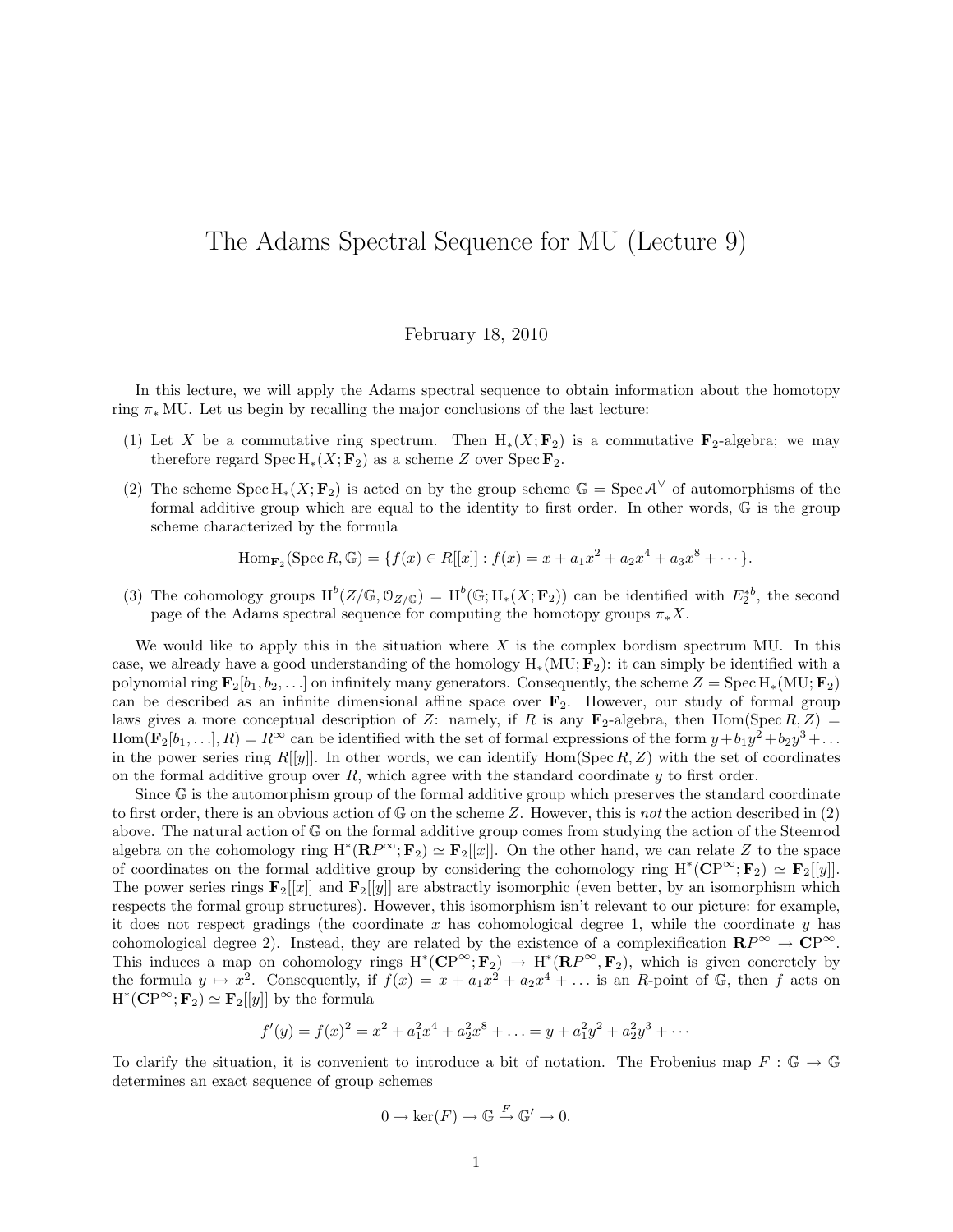Here G' denotes the group scheme G, but regarded as the quotient  $\mathbb{G}/\ker(F)$ . In other words, we should think of G as acting on the power series ring  $H^*(RP^\infty; F_2) \simeq F_2[[x]]$ , and  $G'$  as acting on the subring  $H^*(\mathbf{CP}^\infty; \mathbf{F}_2) \simeq \mathbf{F}_2[[y]] \simeq \mathbf{F}_2[[x^2]]$ . The action of G on the scheme Z factors through the Frobenius map F: in other words, it is trivial on the normal subgroup ker(F)  $\subset \mathbb{G}$ .

To understand the Adams spectral sequence, we need to study the quotient stack  $Z/\mathbb{G}$ . We first consider the quotient  $Z/\mathbb{G}'$ .

**Proposition 1.** Let  $Z_0 = \text{Spec } \mathbf{F}_2[b_2, b_4, b_5, b_6, b_8, \ldots]$  be the closed subscheme of Z whose R-points consist of those formal coordinates  $f(y) = y + b_1y^2 + b_2y^3 + \cdots \in R[[x]]$  for which the coefficients  $b_{2^i-1}$  of  $y^{2^i}$  vanish for  $i > 0$ . Then the action of  $\mathbb{G}$  on Z determines an isomorphism of schemes

$$
a:\mathbb{G}'\times Z_0\to Z.
$$

In particular,  $\mathbb{G}'$  acts freely on Z, and the composition

$$
Z_0 \to Z \to Z/\mathbb{G}'
$$

is an isomorphism of schemes.

*Proof.* We must show that for every  $\mathbf{F}_2$ -algebra R, the map a induces a bijection on R-points. In other words, we must show that if  $h(y) = y + c_1y^2 + c_2y^3 + c_3y^4 + \cdots$  is an arbitrary R-point of Z, then h can be written uniquely as a composition  $h(y) = (f \circ g)(y)$ , where g has the form  $g(y) = y + a_1y^2 + a_2y^4 + \cdots$ and f has the form  $f(y) = y + b_2y^3 + b_4y^5 + b_5y^6 + b_6y^7 + b_8y^9 + \cdots$ . In fact, we claim that the coefficients  ${a_i, b_i}_{i \leq n}$  are uniquely determined by the requirement that the equation  $h(y) = (f \circ g)(y)$  holds modulo  $y^{n+1}$ . Assuming this, we note that  $a_n$  or  $b_n$  (whichever is defined) is uniquely determined by examining the  $y^{n+1}$ -coefficients of  $h(y)$  and  $(f \circ g)(y)$ .  $\Box$ 

The quotient  $Z/\mathbb{G}$  can be identified with the quotient  $(Z/\ker(F))/\mathbb{G}'$ . Since ker(F) acts trivially on Z, we can identify  $Z/\text{ker}(F)$  with the product  $Z \times B \text{ker}(F)$ . The action of  $\mathbb{G}'$  determines a composite map

$$
\beta: \mathbb{G}' \times Z_0 \times B \ker(F) \hookrightarrow \mathbb{G}' \times (Z \times B \ker(F)) \simeq \mathbb{G}' \times (Z/\ker(F)) \to Z/\ker(F).
$$

This is pullback of the map appearing in Proposition 1, and therefore also an isomorphism. We therefore obtain an isomorphism of stacks

$$
Z/\mathbb{G} \simeq (Z/\ker(F))/\mathbb{G}' \simeq (\mathbb{G}' \times Z_0 \times B \ker(F))/\mathbb{G}' \simeq Z_0 \times B \ker(F).
$$

In other words, we can identify the cohomology  $\text{H}^b(Z/\mathbb{G};\mathbb{O}_{Z/\mathbb{G}})$  with the tensor product  $\mathbf{F}_2[b_2,b_4,b_5,\ldots]\otimes_{\mathbf{F}_2}$  $H^b(\ker(F); \mathbf{F}_2)$ . It therefore remains only to compute the cohomology of  $ker(F)$ .

Unwinding the definitions, we can describe the group scheme  $\ker(F)$  as follows: an R-point of  $\ker(F)$  is a power series of the form

$$
g(x) = x + a_1 x^2 + a_2 x^4 + \cdots
$$

where  $a_i^2 = 0$  for each i. It is very easy to compose such power series: if  $g'(x)$  is given by  $x + a'_1 x^2 + a'_2 x^4 + \cdots$ , then the composition  $(g' \circ g)(x)$  is given by  $x + (a_1 + a'_1)x^2 + (a_2 + a'_2)x^4 + \dots$  In other words, we can identify  $\ker(F)$  with a *product* of infinitely many copies of the group scheme  $\alpha_2 = \operatorname{Spec} \mathbf{F}_2[a]/(a^2)$ , whose R-points are given by elements  $a \in R$  such that  $a^2 = 0$  (regarded as a group with respect to addition). We are therefore reduced to computing the cohomology of the group scheme  $\alpha_2$ .

To understand this cohomology, we need to understand what it means for a vector space V to have an action of the group  $\alpha_2$ . By definition, this is just a map  $V \to V \otimes_{\mathbf{F}_2} \mathbf{F}_2[a]/(a^2)$  compatible with the comultiplication  $a \mapsto a \otimes 1+1\otimes a$  on  $\mathbf{F}_2[a]/(a^2)$ . Note that this category depends *only* on the comultiplication on  $\mathbf{F}_2[a]/(a^2)$ , not on its multiplication. There is an isomorphism of coalgebras

$$
\theta : \mathbf{F}_2[a]/(a^2) \simeq \mathbf{F}_2^{\mathbf{Z}/2\mathbf{Z}},
$$